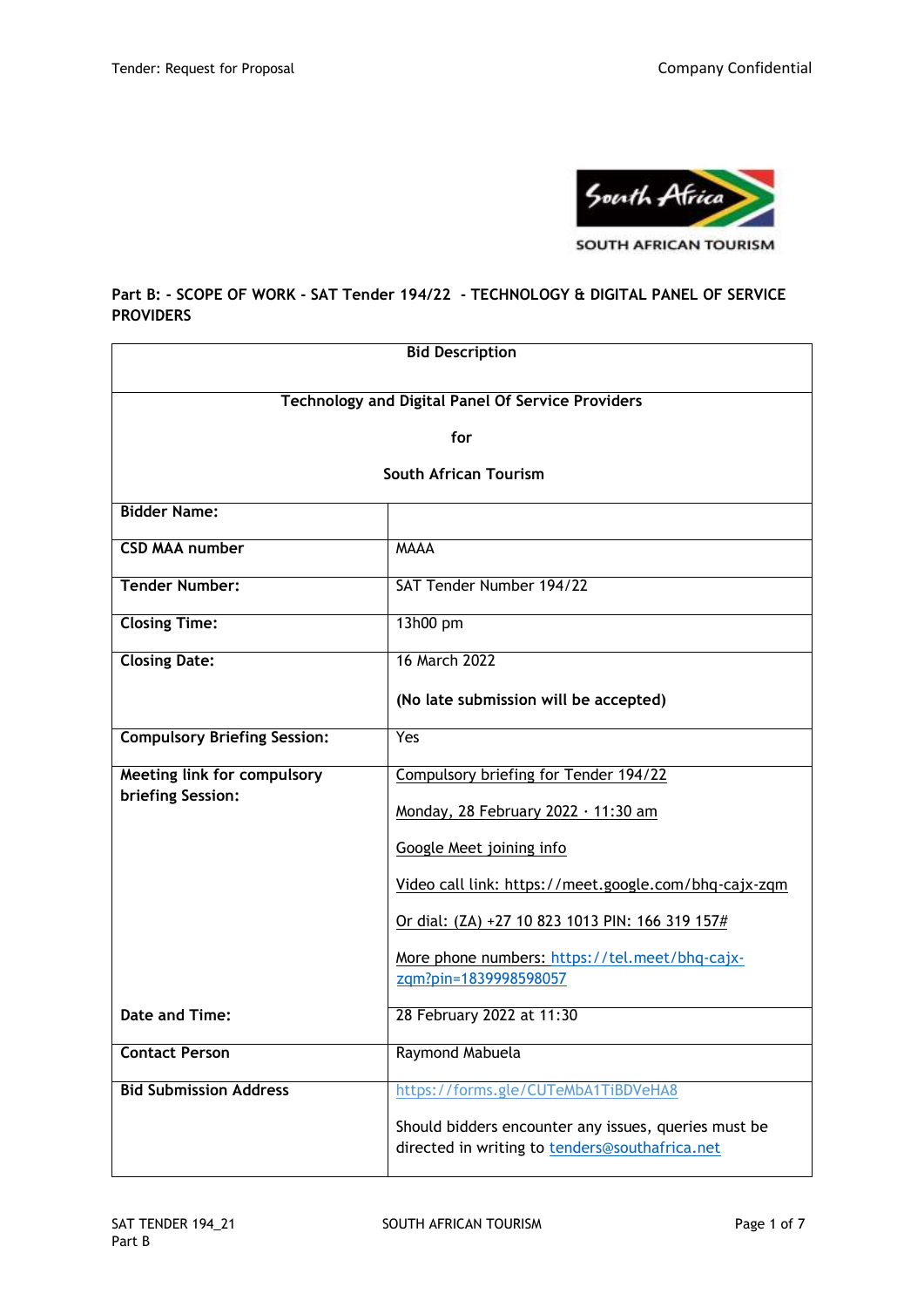|                       | Bidders are required to complete all the fields before<br>making a submission, on the link before uploading a PDF<br>version of the full proposal, the details are as follows:<br>Bidder/Company name, bidder's representative, contact<br>details (email and mobile) then a fully completed bid<br>documents, signed and initial page, relevant supporting<br>documents for uploads.<br>No tenders transmitted by telegram, hand delivery<br>telex, facsimile, e-mail, or similar apparatus will be<br>considered. |
|-----------------------|---------------------------------------------------------------------------------------------------------------------------------------------------------------------------------------------------------------------------------------------------------------------------------------------------------------------------------------------------------------------------------------------------------------------------------------------------------------------------------------------------------------------|
| <b>Contact Person</b> | Raymond Mabuela                                                                                                                                                                                                                                                                                                                                                                                                                                                                                                     |
| <b>Email Address</b>  | tenders@southafrica.net                                                                                                                                                                                                                                                                                                                                                                                                                                                                                             |

## ALL BIDS MUST BE SUBMITTED ON THE OFFICIAL FORMS – (NOT TO BE RE-TYPED)

# THIS BID IS SUBJECT TO THE PREFERENTIAL PROCUREMENT POLICY FRAMEWORK ACT AND THE PREFERENTIAL PROCUREMENT REGULATIONS, 2017, THE GENERAL CONDITIONS OF CONTRACT (GCC), AND, IF APPLICABLE, ANY OTHER SPECIAL CONDITIONS OF THE CONTRACT

#### **Index Page**

| $\overline{\mathbf{1}}$ | <b>CLOSING DATE</b>           | 3 |
|-------------------------|-------------------------------|---|
| 2                       | <b>TENDER SUBMISSION LINK</b> | 3 |
| 3                       | CONTACT AND COMMUNICATION     | 4 |
| <sup>4</sup>            | <b>GENERAL OVERVIEW</b>       | 4 |
| 5                       | <b>SCOPE OF WORK</b>          | 5 |
| 6                       | <b>PROPOSALS</b>              | 6 |

## **1 CLOSING DATE**

The closing date for submitting proposals is**16 March 2022 at 13:00 pm.** No late submissions will be accepted.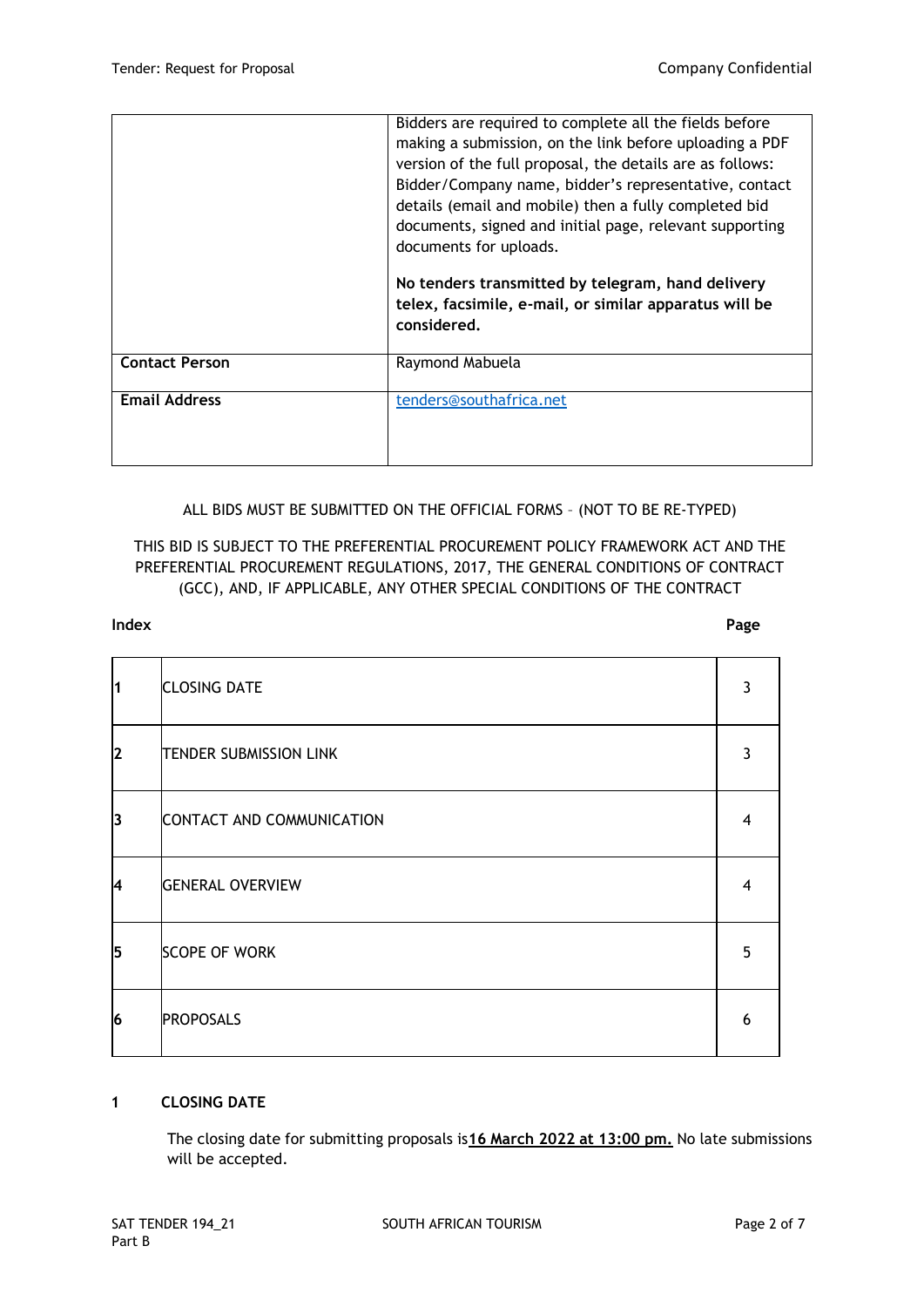## **2 TENDER SUBMISSION LINK**

2.1 Bidders must submit their proposal using the below link.

https://forms.gle/CUTeMbA1TiBDVeHA8

Should bidders encounter any issues with the submission link, queries must be directed in writing to [tenders@southafrica.net](mailto:tenders@southafrica.net)

Bidders are required to complete all the fields before making a submission, on the link before uploading a PDF version of the full proposal, the details are as follows: Bidder/Company name, bidder's representative, contact details (email and mobile) then a fully completed bid documents, signed and initial page, relevant supporting documents for uploads.

**No tenders transmitted by telegram, hand delivery telex, facsimile, e-mail, or similar apparatus will be considered.**

- 2.2 Failure on the part of the tenderer to sign/mark this tender form and thus to acknowledge and accept the conditions in writing or to complete the attached forms, questionnaires, and specifications in all respects, may invalidate the tender.
- 2.3 Tenders must be completed in black ink where mechanical devices, e.g., typewriters or printers, are not used.
- 2.4 Tenderers will check the numbers of the pages and satisfy themselves that none are missing or duplicated. No liability will be accepted regarding claims arising from the fact that pages are missing or duplicated.

#### **3 CONTACT AND COMMUNICATION**

- 3.1 A nominated official of the bidder(s) can make enquiries in writing to the specified person, Raymond Mabuela, via email at [tenders@southafrica.net.](mailto:tenders@southafrica.net) Bidder(s) must reduce all telephonic enquiries to writing and send to the above email address.
- 3.2 Bidders are to communicate any technical enquiries through the nominated official in writing no later than **02 March 2022 @13h00pm.**

All responses (addendum with Questions and Answers) will be communicated with all attendees of the compulsory briefing sessions on or before **07 March 2022.**

#### 3.3. **VALIDITY PERIOD**

The tender proposal must remain valid for at least five (5) months after the tender due date. All contributions/prices indicated in the proposal and other recurrent costs must remain firm for the contract period.

## 3.4. **DURATION OF THE CONTRACT**

South African Tourism intends to enter into a thirty-six (36) month contract with the successful bidders who form part of the panel of service providers. The individual contracts will also be subject to a periodic performance evaluation on agreed terms and conditions with each successful bidder unless the parties agree otherwise.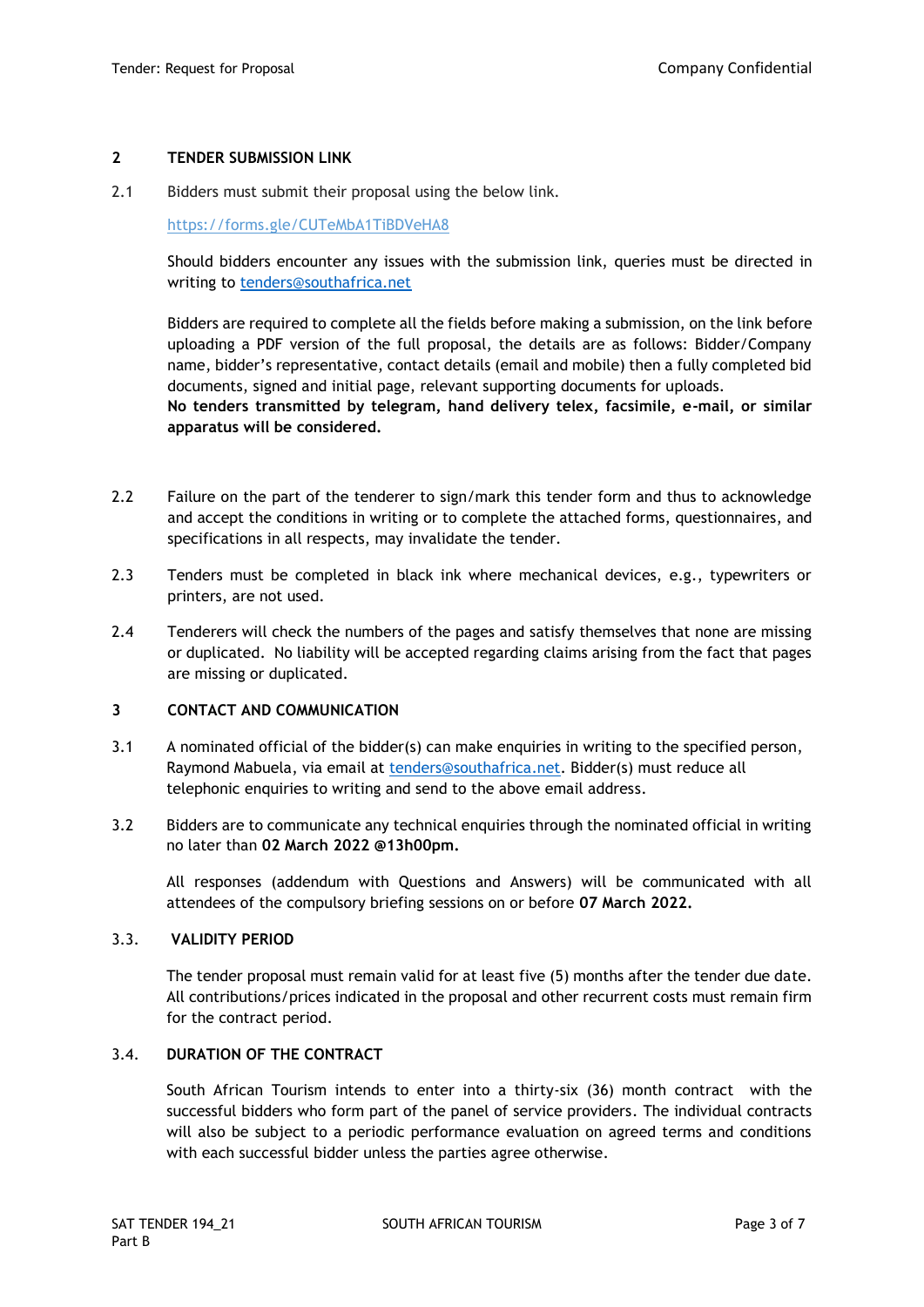#### **4 GENERAL OVERVIEW**

The role of a Destination Marketing Organization (DMO) is increasingly shifting with the everchanging consumer and sector demands. The global pandemic has accelerated digital adoption and technology transformation, with users needing to resort to online, digital, and technology to access products and services they would otherwise purchase physically.

South African Tourism wants to appoint a panel of service providers to assist with technological and digital solutions to promote South Africa. The panel will further deliver on the organisation's digital innovation and transformation needs.

The panel will play an active role in implementing the digital transformation roadmap, delivering the business tech innovation requirements and special projects as they arise, and providing hands-on delivery of solutions that require specialised tech and digital skill that does not already exist in either the organisation or amongst the existing service providers.

#### **5. SCOPE OF WORK**

SA Tourism requires a panel of service providers to support the delivery of the organisation's business unusual and transformation needs that require technology and digital expertise.

The business's unusual and transformative needs are guided by the following 4 guiding principles set to assure the organisation's relevancy and future state and champion the digital outlook for the sector:

#### **5.1. Purpose-Driven**

- Facilitating travel and driving tourism quality across the full value chain;
- Contributing to economic growth and enabling dispersion of high-value visitors across South Africa.

#### **5.2. Collaborative**

- Improving tourism seasonality and dispersion beyond traditional tourism assets and gateways;
- Growing tourism revenue share through visitor yield, length of stay and repeat visitation;
- Delivering messages and content across the full customer journey.

#### **5.3. Data-Driven**

- Leveraging evidence–based information, data and research from disparate sourced, utilizing new technologies and methodologies for improved realtime decision making based on the understanding of consumer shifts and performance of marketing activities.

#### **5.4. Agile and Efficient**

- Creating a variable cost model that is responsive to external market changes and adjustments:

- Shedding ineffiencent legacy operations to become more agile, innovative and efficient.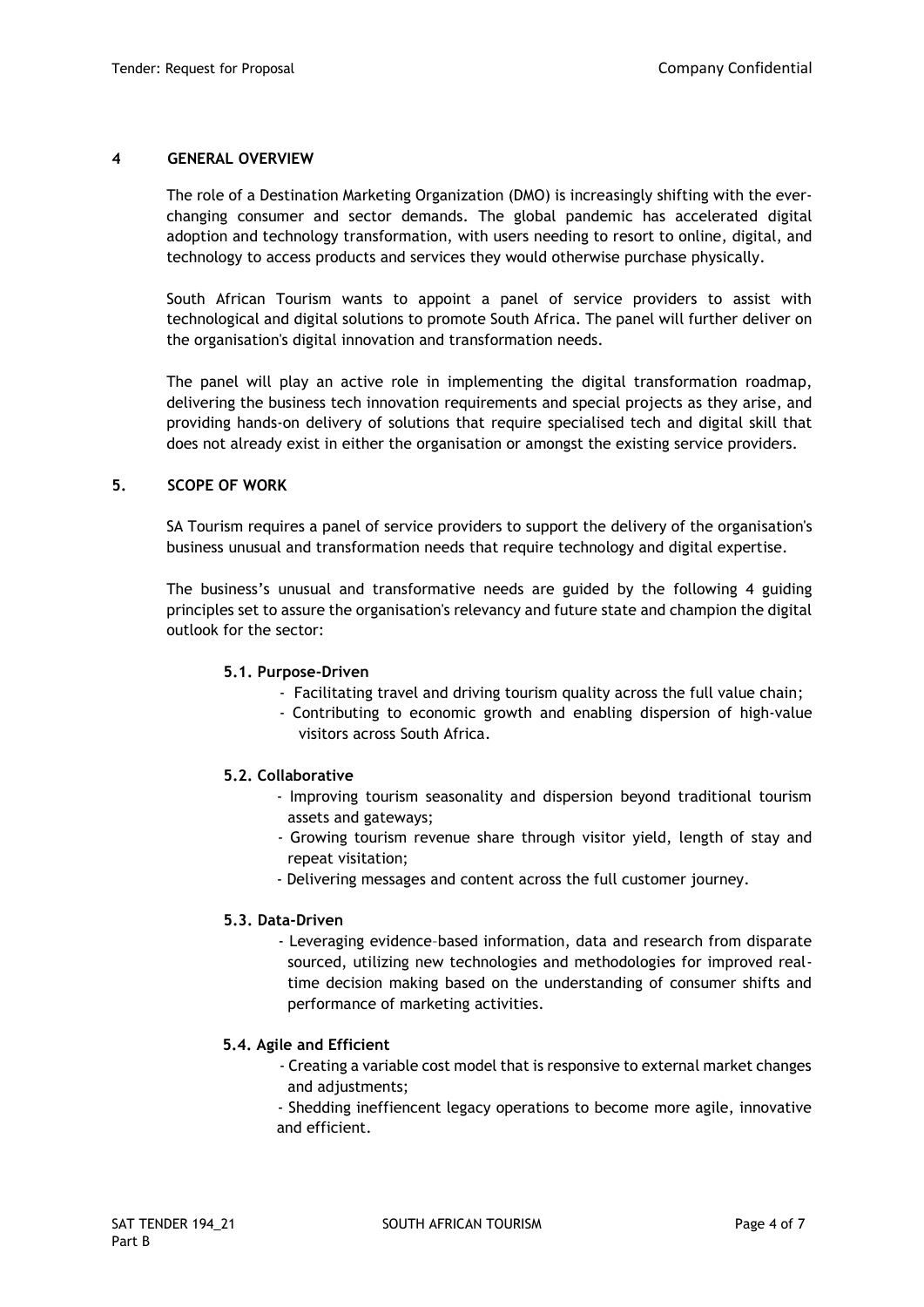SA Tourism recognises that it is currently suffering from several operational constraints that impact delivering the envisioned future state and limit its current performance as a DMO. These include, but are not limited to:

- Process inefficiencies:
- Lack of data and analytics processing to drive decision-making;
- Fragmented applications and system environment;
- Non-digital mindset and ways of working.

Beyond remediating these critical foundational issues, SA Tourism also seeks to reimagine itself as a new digital organisation that can transform and excel in its mandate and champion the digital outlook for the sector.

To achieve the future state, the scope of work for the panel of service providers involves both internal and external needs as follows:

- Perform a readiness assessment with regards to digitalisation for SA Tourism;
- Model the future state of an SA Tourism digital transformation;
- Map out organisational frameworks (Digital and Technology) and processes that should be implemented for SA Tourism digitalisation;
- Develop and implement a digital transformation journey.

The digitalisation assessment is an initial step in the organisation's digital transformation vision. This assessment will benchmark the organisation's current digital and technology maturity, the appropriate operating model enablement for the future state, a comprehensive transformation roadmap, and a supporting project implementation plan.

In this context, SA Tourism is looking for a panel of service providers that can deliver 360 technology and digital solutions comprising of but not limited to:

- Digital and Technology Assessment
- Digital and Technology Framework Design
	- o Complete tourism value chain tracking across all audience segments;
	- o Data storage and management framework
	- o Provide technology to provide a near-real-time view of product availability in South Africa across all product categories;
	- o Data Management, data syndication between SA Tourism and 3rd party platforms and big data acquisition capabilities;
	- o Digital business modeling;
	- o Training and upskilling;
	- o Practical applications of data in real-time;
	- o Cyber-security, advanced online security measures and intervention on cyber-attacks;
	- o Internet of Things (IoT) infrastructure set-up and growth path;
	- o Advanced hands-on coding capability and Artificial Intelligence (AI) algorithm building;
	- o Full-stack development capability, inclusive of Virtual Reality (VR) and Augmented Reality (AR) building and implementation;
	- o Predictability model building;
	- o Data privacy policies, locally and globally, adhered to in all solutions proposed;
	- $\circ$  Legal requirements and elements in place across all solutions proposed and implemented locally and globally;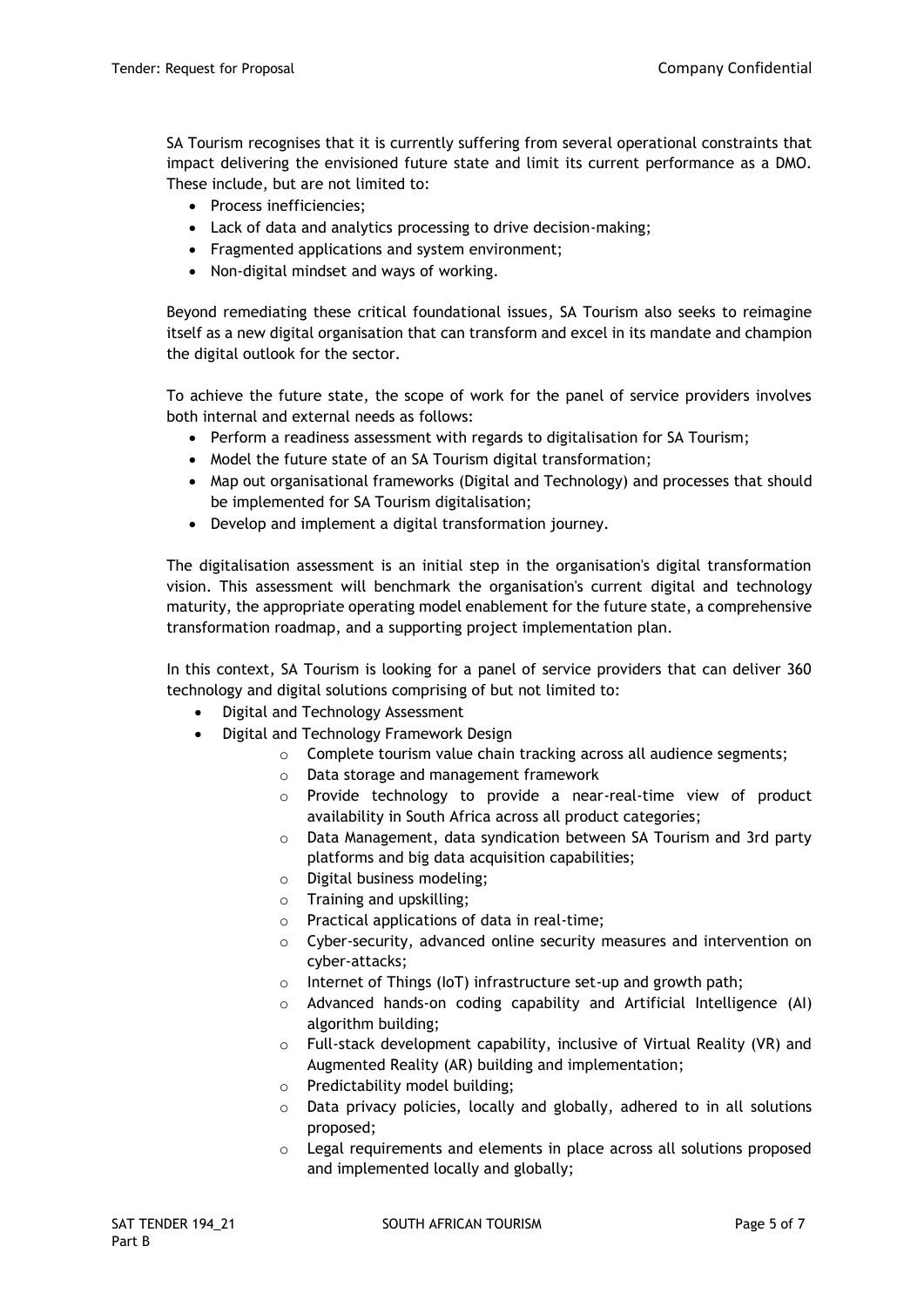o Tourism Blockchain of verification related to COVID (ex: vaccine passport) – provide a good visitor experience based on a verified profile; o Technology and digital transformation roadmap

The above is the principle of data as a core strategic asset, enabling the organisation to become data-driven, more agile and gain greater speed to market products and experiences against SA Tourism target audience needs, despite its challenging compliance environment.

Further, by leveraging digital technology, SA Tourism seeks to adopt new and enhanced ways of working to foster a productive, collaborative and innovative culture that collectively succeeds in operationalising the organisation's strategy.

Services must be delivered quickly, effectively, professionally, independently, and responsible on request. Services need to be rendered for local and regional (SADC) office requirements.

The successful bidders will form part of the panel of suppliers to provide the 360 digital and technology services to SA Tourism as and when needed on a project basis. Being on the panel doesn't mean a service provider will be guaranteed a specific project/s, as objective criteria will apply to each project related to particular project needs and requirements, i.e. expertise, experience, turn-around-time, pricing, etc.

Bidders appointed to the panel will be required to compete for the projects through a Request for Quote (RFQ) competitive method and subject to a fair system. For the first project, an RFQ will be sent to all service providers on the panel.

## **6. PROPOSALS.**

SA Tourism is extending an invitation to full-service technology companies to provide detailed proposals that demonstrate their capacity and capability to perform the specified functions as part of a panel of expert service providers, inclusive of:

- 6.1. A comprehensive and 360 technology service package that covers the full scope of work including, but not limited to: Tools; Resources; Systems; Subscriptions; Events; Seminars, and Training.
- 6.2. The project methodology that will be used with SA Tourism to deliver on the project requests, inclusive of project management and workflow management tools.
- 6.3. A profile overview of the resources and skills available to SA Tourism on the panel;
- 6.4. Rate card itemised view of individual services and solutions.

#### **7. PANEL UTILISATION GUIDELINE.**

- 7.1. The panel will consist of the preferred bidders that reach the qualifying threshold.
- 7.2. The appointment of work to the service providers in the panel is done following an RFQ process which is guided by specific scope of work and evaluation criteria (where applicable, functionality scoring may be utilised).
- 7.3. The formal approval of a specific work assignment will be facilitated by the Supply Chain Management (SCM) and formalised with a signed service level agreement in response to the scope of work and Purchase Order (PO).
- 7.4. There is no guarantee that a service provider on the panel will be assigned work/projects tasks or other during the tenure of this contract. Assignment of work is done following the RFQ process as stated in 7.2.